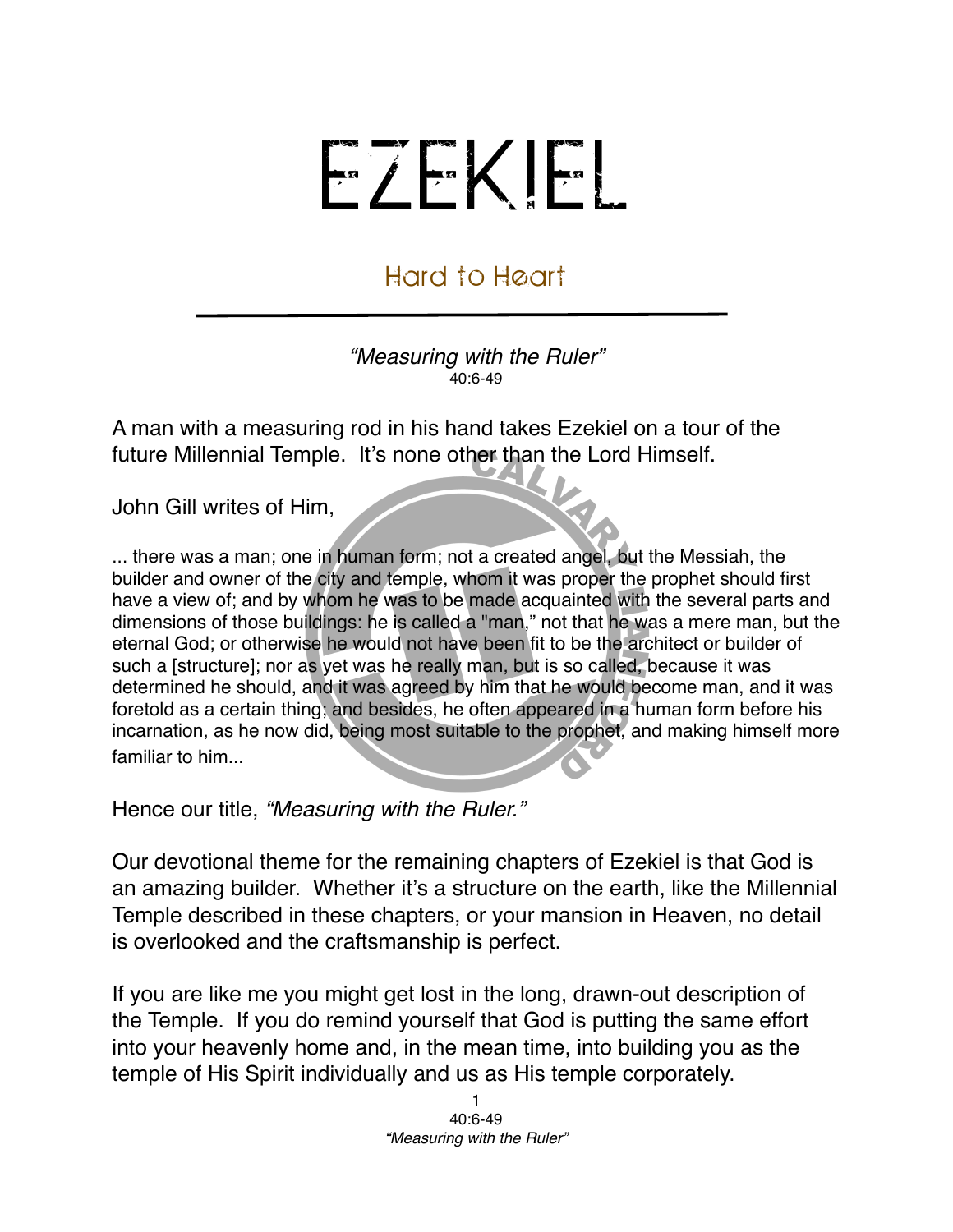Looking over these nine chapters they outline as follows:

- 40:1 43:2 describe the Millennial Temple.
- 43:3 46:24 describe the Millennial worship.
- 47:1 48:35 describe the new apportioning of land to the tribes of Israel.

We start with a detailed description of the east-facing gate.

Ezekiel 40:6 Then he went to the gateway which faced east; and he went up its stairs and measured the threshold of the gateway, which was one rod wide, and the other threshold was one rod wide.

Ezekiel 40:7 Each gate chamber was one rod long and one rod wide; between the gate chambers was a space of five cubits; and the threshold of the gateway by the vestibule of the inside gate was one rod.

Ezekiel 40:8 He also measured the vestibule of the inside gate, one rod.

Ezekiel 40:9 Then he measured the vestibule of the gateway, eight cubits; and the gateposts, two cubits. The vestibule of the gate was on the inside.

Ezekiel 40:10 In the eastern gateway were three gate chambers on one side and three on the other; the three were all the same size; also the gateposts were of the same size on this side and that side.

Ezekiel 40:11 He measured the width of the entrance to the gateway, ten cubits; and the length of the gate, thirteen cubits.

Ezekiel 40:12 There was a space in front of the gate chambers, one cubit on this side and one cubit on that side; the gate chambers were six cubits on this side and six cubits on that side.

Ezekiel 40:13 Then he measured the gateway from the roof of one gate chamber to the roof of the other; the width was twenty-five cubits, as door faces door.

Ezekiel 40:14 He measured the gateposts, sixty cubits high, and the court all around the gateway extended to the gatepost.

Ezekiel 40:15 From the front of the entrance gate to the front of the vestibule of the inner gate was fifty cubits.

Ezekiel 40:16 There were beveled window frames in the gate chambers and in their intervening archways on the inside of the gateway all around, and likewise in the vestibules. There were windows all around on the inside. And on each gatepost were palm trees.

A "cubit" is approximately eighteen inches. A "handbreadth" is approximately three and one-half inches. A "rod" is about twelve feet.

I find it odd, at first, that these measurements are not more precise. But I've been around enough master craftsmen to understand that measuring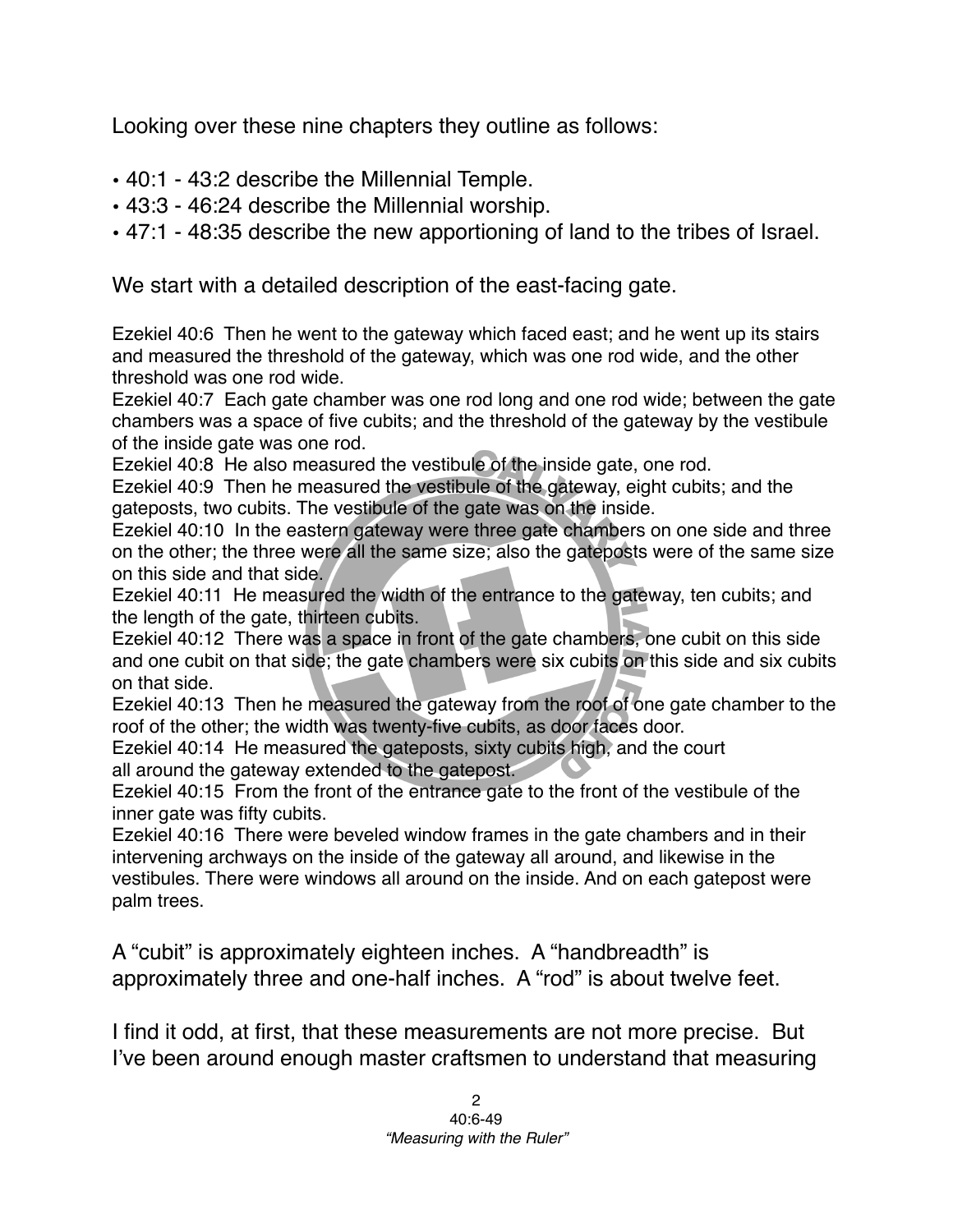can become more of an art. I was always amazed at my dad who, as a master mechanic, could look at a bolt and tell whether it was metric or SAE and what size it was. A lot of contractors, though they still ʻmeasure twice and cut once,' can often eyeball something and get it right. How much more the Lord!

In chapter forty-four we will learn that this is the gate through which the Lord will enter the Temple. Afterwards it will remain shut; no man shall walk through it.

We read that "on each gatepost were palm trees." They were engraved.

Why palm trees? Let me read this entry from the *International Standard Bible Encyclopedia.*

Branches of palms have been symbolically associated with several different ideas. A palm branch is used in Isaiah 9:14; 19:15 to signify the "head," the highest of the people... Palm branches appear from early times to have been associated with rejoicing. On the first day of the Feast of Tabernacles the Hebrews were commanded to take branches of palms, with other trees, and rejoice before God (Leviticus 23:40)... The palm branch still forms the chief feature of the *lulabh* carried daily by every pious Jew to the synagogue, during the feast. Later it was connected with the idea of triumph and victory. Simon Maccabeus entered the Akra at Jerusalem after its capture, "with thanksgiving, and branches of palm trees, and with harps, and cymbals, and with viols, and hymns, and songs: because there was destroyed a great enemy out of Israel" (1Maccabees 13:51 the King James Version)... The same idea comes out in the use of palm branches by the multitudes who escorted Jesus to Jerusalem (John 12:13) and also in the vision of the "great multitude, which no man could number.... standing before the.... Lamb, arrayed in white robes, and palms in their hands" (Revelation 7:9).

Whatever else the palm may symbolize, it's the engraving that catches our attention. This Temple is functional but also beautiful.

The church, throughout history, has had a hard time balancing function and beauty. We're in a pendulum swing right now in which it is popular for evangelicals to have plain, warehouse-style buildings that are mostly functional.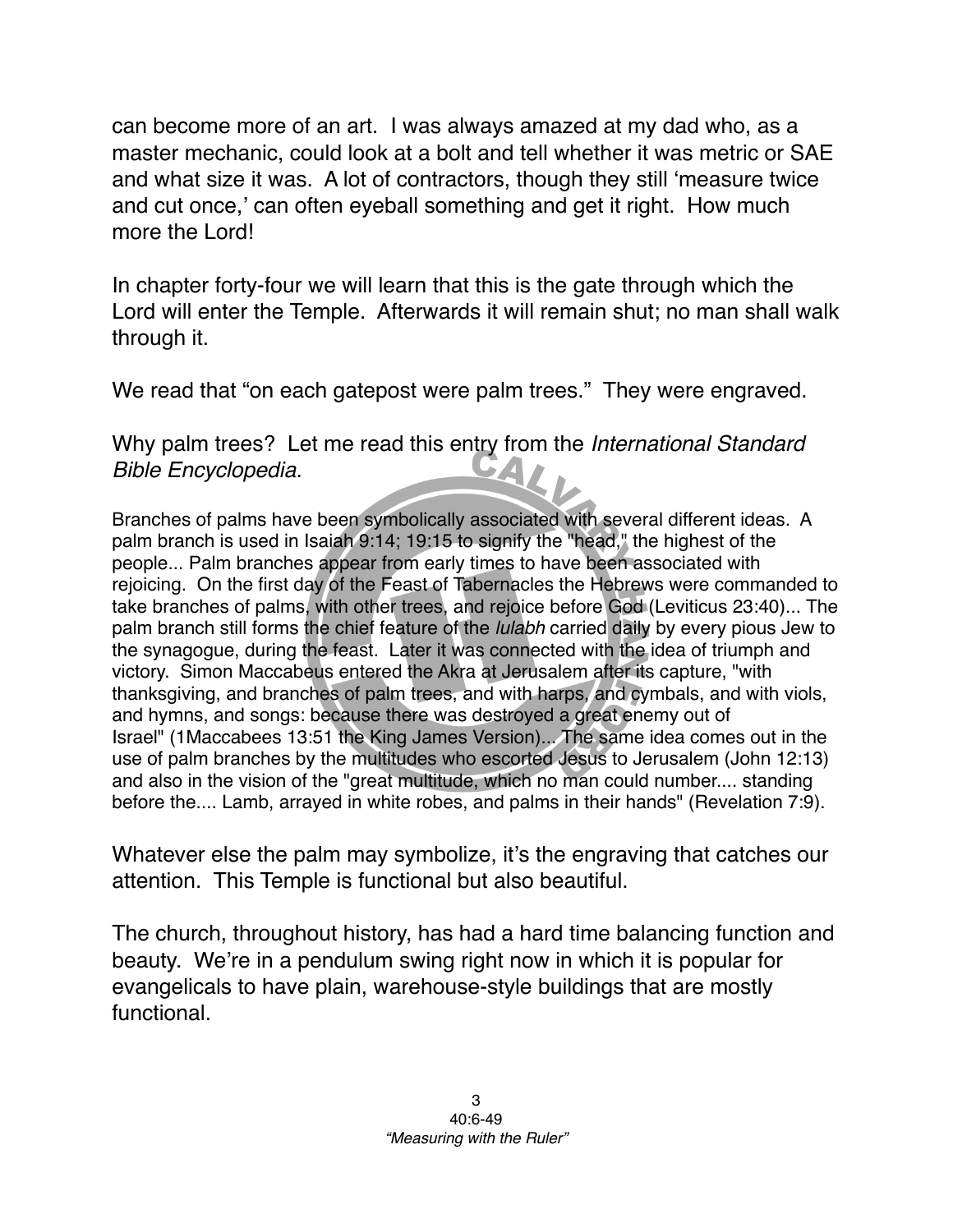Since God is such an elaborate builder, why do we assume it is more spiritual to build things that lack beauty?

Both function *and* form are important. It's up to us to keep them in perspective.

Verses seventeen through thirty-seven describe the outer and inner courts of the Temple.

Ezekiel 40:17 Then he brought me into the outer court; and there were chambers and a pavement made all around the court; thirty chambers faced the pavement.

Ezekiel 40:18 The pavement was by the side of the gateways, corresponding to the length of the gateways; this was the lower pavement.

Ezekiel 40:19 Then he measured the width from the front of the lower gateway to the front of the inner court exterior, one hundred cubits toward the east and the north.

Ezekiel 40:20 On the outer court was also a gateway facing north, and he measured its length and its width.

Ezekiel 40:21 Its gate chambers, three on this side and three on that side, its gateposts and its archways, had the same measurements as the first gate; its length was fifty cubits and its width twenty-five cubits.

Ezekiel 40:22 Its windows and those of its archways, and also its palm trees, had the same measurements as the gateway facing east; it was ascended by seven steps, and its archway was in front of it.

Ezekiel 40:23 A gate of the inner court was opposite the northern gateway, just as the eastern gateway; and he measured from gateway to gateway, one hundred cubits. Ezekiel 40:24 After that he brought me toward the south, and there a gateway was facing south; and he measured its gateposts and archways according to these same measurements.

Ezekiel 40:25 There were windows in it and in its archways all around like those windows; its length was fifty cubits and its width twenty-five cubits.

Ezekiel 40:26 Seven steps led up to it, and its archway was in front of them; and it had palm trees on its gateposts, one on this side and one on that side.

Ezekiel 40:27 There was also a gateway on the inner court, facing south; and he measured from gateway to gateway toward the south, one hundred cubits.

Ezekiel 40:28 Then he brought me to the inner court through the southern gateway; he measured the southern gateway according to these same measurements.

Ezekiel 40:29 Also its gate chambers, its gateposts, and its archways were according to these same measurements; there were windows in it and in its archways all around; it was fifty cubits long and twenty-five cubits wide.

Ezekiel 40:30 There were archways all around, twenty-five cubits long and five cubits wide.

Ezekiel 40:31 Its archways faced the outer court, palm trees were on its gateposts, and going up to it were eight steps.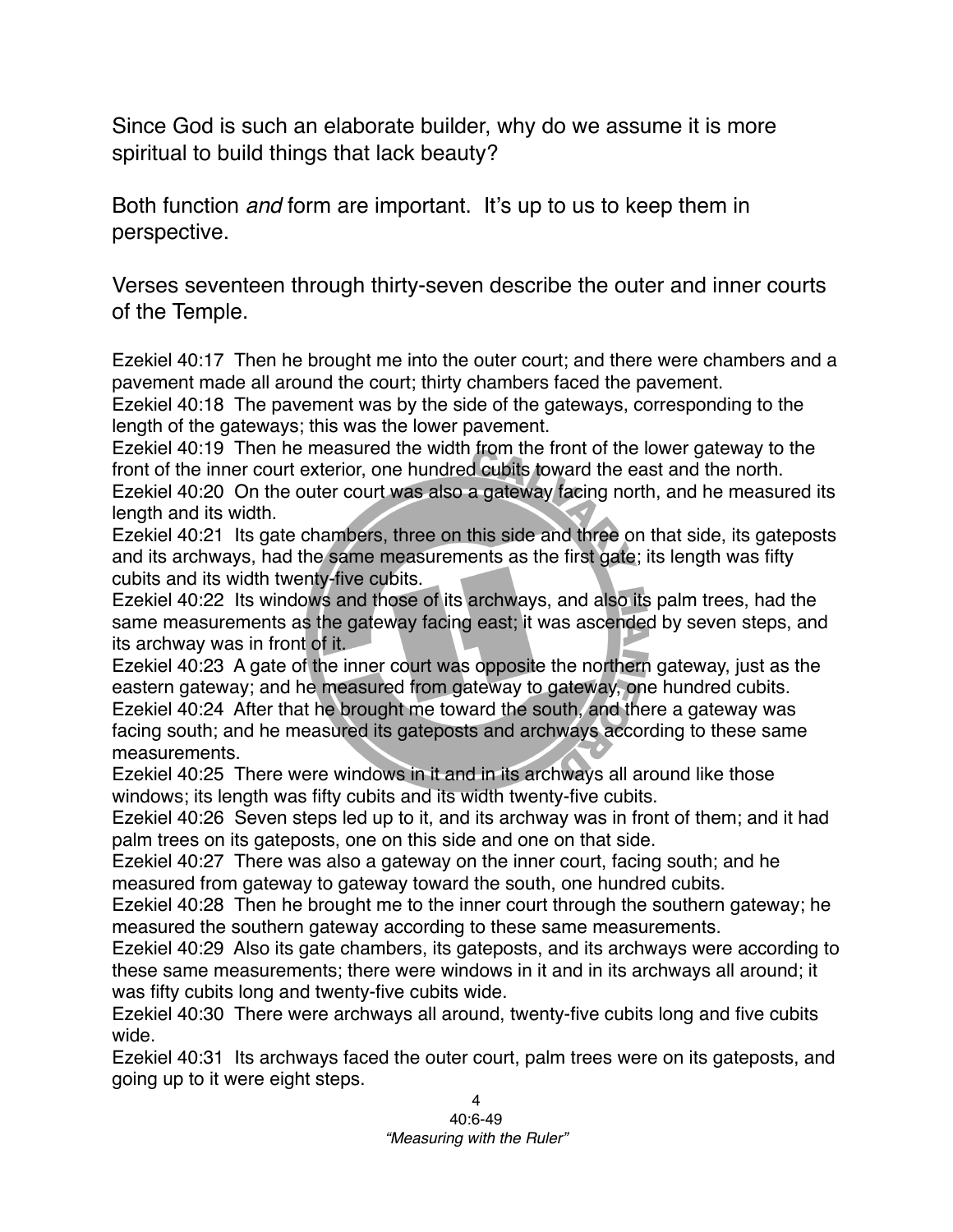Ezekiel 40:32 And he brought me into the inner court facing east; he measured the gateway according to these same measurements.

Ezekiel 40:33 Also its gate chambers, its gateposts, and its archways were according to these same measurements; and there were windows in it and in its archways all around; it was fifty cubits long and twenty-five cubits wide.

Ezekiel 40:34 Its archways faced the outer court, and palm trees were on its gateposts on this side and on that side; and going up to it were eight steps.

Ezekiel 40:35 Then he brought me to the north gateway and measured it according to these same measurements -

Ezekiel 40:36 also its gate chambers, its gateposts, and its archways. It had windows all around; its length was fifty cubits and its width twenty-five cubits.

Ezekiel 40:37 Its gateposts faced the outer court, palm trees were on its gateposts on this side and on that side, and going up to it were eight steps.

*I don't really like palm trees!* But I'm sure I will be a big 'fan' of them in the future. future.

If you are an architect you've calculated from all these measurements that the sanctuary will form a square of five hundred cubits.

The chapter next describes the chambers for the priests who will serve in the Millennial Temple.

Ezekiel 40:38 There was a chamber and its entrance by the gateposts of the gateway, where they washed the burnt offering.

Ezekiel 40:39 In the vestibule of the gateway were two tables on this side and two tables on that side, on which to slay the burnt offering, the sin offering, and the trespass offering.

Ezekiel 40:40 At the outer side of the vestibule, as one goes up to the entrance of the northern gateway, were two tables; and on the other side of the vestibule of the gateway were two tables.

Ezekiel 40:41 Four tables were on this side and four tables on that side, by the side of the gateway, eight tables on which they slaughtered the sacrifices.

Ezekiel 40:42 There were also four tables of hewn stone for the burnt offering, one cubit and a half long, one cubit and a half wide, and one cubit high; on these they laid the instruments with which they slaughtered the burnt offering and the sacrifice. Ezekiel 40:43 Inside were hooks, a handbreadth wide, fastened all around; and the flesh of the sacrifices was on the tables.

Ezekiel 40:44 Outside the inner gate were the chambers for the singers in the inner court, one facing south at the side of the northern gateway, and the other facing north at the side of the southern gateway.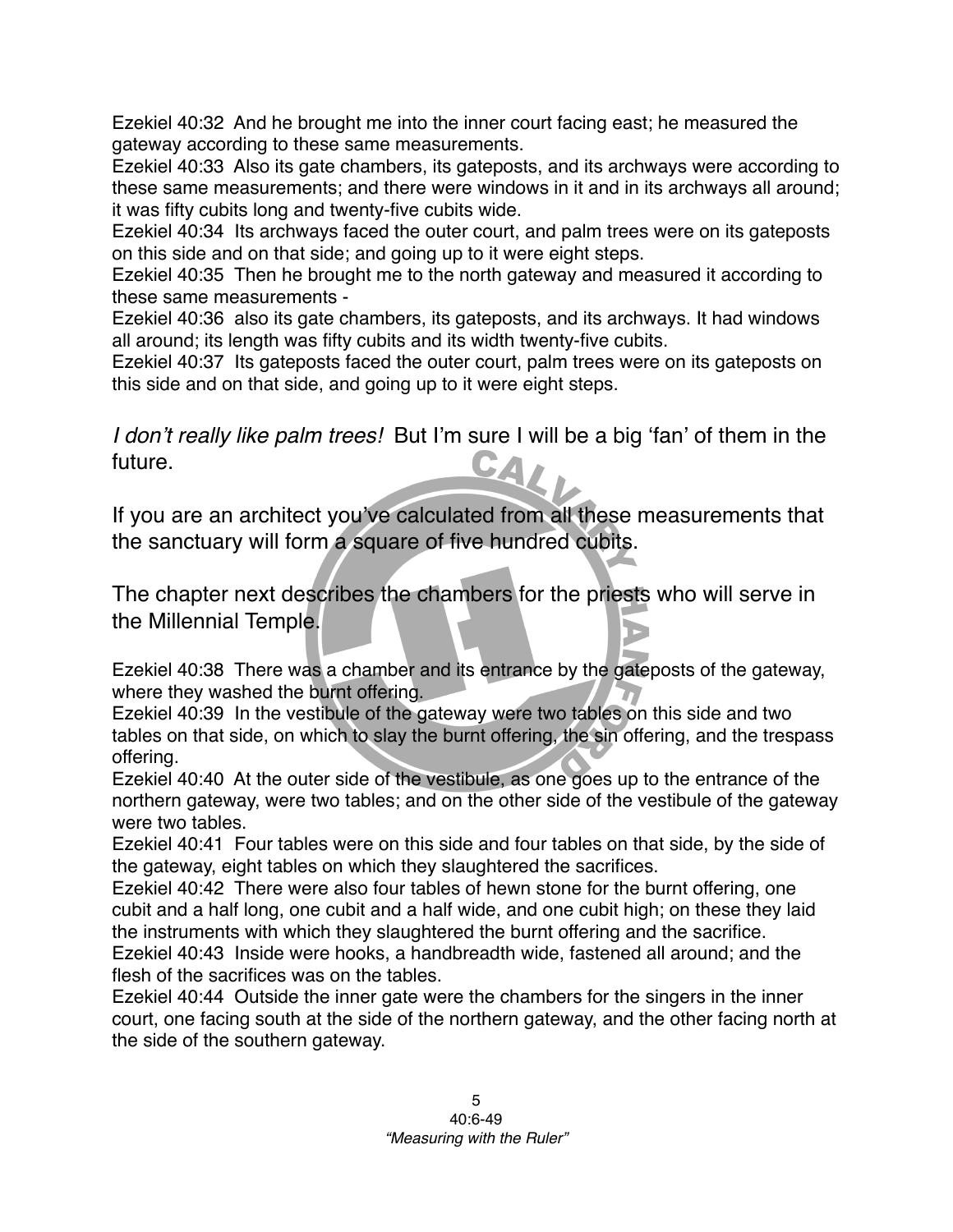Ezekiel 40:45 Then he said to me, "This chamber which faces south is for the priests who have charge of the temple.

Ezekiel 40:46 The chamber which faces north is for the priests who have one hundred cubits wide, foursquare. The altar was in front of the temple. Ezekiel 40:47 And he measured the court, one hundred cubits long and one hundred cubits wide, foursquare. The altar was in front of the temple.

We dealt, in our previous study, with the subject of animal sacrifices in the future Temple. There definitely will be animal sacrifices. They in no way take away from the once-for-all sacrifice of Jesus on the Cross. The Old Testament sacrifices did not save you; they did not permanently atone for your sins. They showed you the need for a Savior Who would be the Lamb of God and take away your sins. People in the Millennial earth will have just as much need to be shown the horrors of sin and the need for a Savior. Only in their case they will be looking back to the Cross rather than forward to it.

Think, too, of the Jews in the Millennial Kingdom. Believing Jews of that era will have never celebrated a memorial of Jesus Christ's death on their behalf. We have one - communion. Though bloodless, it's nevertheless a memorial of shed blood. The Millennial animal sacrifices will serve as a memorial celebration for the saved Jews of what their Messiah did on Calvary for them.

The mention of the sons of Zadok is pretty important. In First Kings you learn that the Lord promised the sons of Zadok they would serve in the future Temple. Their mention here by Ezekiel tells us this is a real future Temple, not some symbolic or allegorical one. God will keep His promise, literally, to Zadok's descendants.

The chapter ends describing the "vestibule," or we would say, the *porch*.

Ezekiel 40:48 Then he brought me to the vestibule of the temple and measured the doorposts of the vestibule, five cubits on this side and five cubits on that side; and the width of the gateway was three cubits on this side and three cubits on that side. Ezekiel 40:49 The length of the vestibule was twenty cubits, and the width eleven cubits; and by the steps which led up to it there were pillars by the doorposts, one on this side and another on that side.